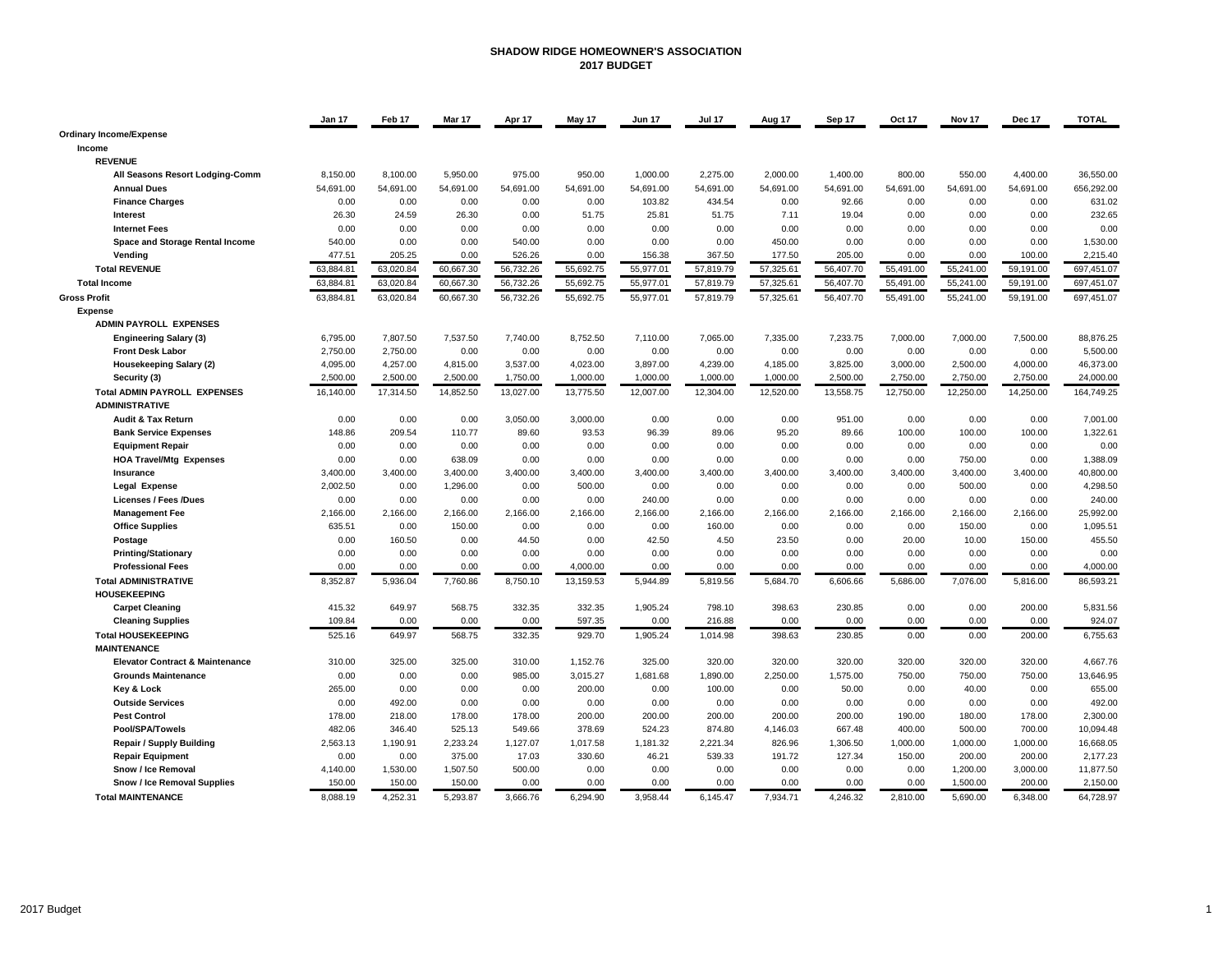### **SHADOW RIDGE HOMEOWNER'S ASSOCIATION 2017 BUDGET**

| <b>SERVICES/UTILITES</b>                       |             |           |           |             |             |           |              |           |           |           |           |             |              |
|------------------------------------------------|-------------|-----------|-----------|-------------|-------------|-----------|--------------|-----------|-----------|-----------|-----------|-------------|--------------|
| Electricity                                    | 4,962.00    | 4,447.00  | 4,152.00  | 3,963.00    | 3,697.00    | 3,913.00  | 4,021.00     | 4,424.00  | 3,893.00  | 3,264.00  | 3,060.00  | 4,182.00    | 47,978.00    |
| <b>Electricity Chargeout</b>                   | $-992.40$   | $-889.40$ | $-830.40$ | $-792.60$   | $-739.40$   | $-782.60$ | $-804.20$    | $-884.80$ | $-778.60$ | $-652.80$ | $-612.00$ | $-836.40$   | $-9,595.60$  |
| <b>Internet Services</b>                       | 1,338.47    | 1.338.47  | 1,338.47  | 1,338.47    | 1,338.47    | 1,338.47  | 1,338.47     | 1.369.93  | 1,370.00  | 1.370.00  | 1,370.00  | 1,370.00    | 16,219.22    |
| <b>Natural Gas</b>                             | 3.094.00    | 2.248.00  | 1.973.00  | 1,685.00    | 1,315.00    | 600.00    | 466.00       | 503.00    | 590.00    | 612.00    | 1,224.00  | 2,550.00    | 16,860.00    |
| Refuse                                         | 1,197.29    | 980.36    | 981.30    | 956.23      | 902.29      | 884.29    | 869.29       | 864.29    | 908.02    | 865.00    | 865.00    | 865.00      | 11,138.36    |
| <b>Security Systems</b>                        | 216.66      | 234.67    | 233.67    | 217.00      | 231.67      | 216.67    | 0.00         | 221.67    | 216.67    | 216.67    | 216.67    | 216.67      | 2,438.69     |
| Sewer                                          | 2.110.00    | 2.110.00  | 2,110.00  | 2.110.00    | 2,110.00    | 2.110.00  | 2,110.00     | 2.110.00  | 2,110.00  | 2,110.00  | 2.110.00  | 2,110.00    | 25,320.00    |
| Telephone                                      | 619.66      | 836.19    | 980.34    | 618.77      | 238.92      | 1,032.05  | 625.59       | 240.01    | 239.32    | 240.00    | 240.00    | 240.00      | 6,150.85     |
| <b>TV Service</b>                              | 1,757.23    | 1,042.40  | 1,384.02  | 1,361.83    | 1,361.83    | 1,369.98  | 1,357.35     | 1,359.61  | 1,359.61  | 1,360.00  | 1,360.00  | 1,360.00    | 16,433.86    |
| Water                                          | 2,781.00    | 4,673.00  | 4,071.00  | 4,274.00    | 4,011.00    | 4,699.00  | 4,255.00     | 3,685.00  | 4,610.00  | 3,558.00  | 3,090.00  | 3,039.00    | 46,746.00    |
| <b>Total SERVICES/UTILITES</b>                 | 17,083.91   | 17,020.69 | 16,393.40 | 15,731.70   | 14,466.78   | 15,380.86 | 14,238.50    | 13,892.71 | 14,518.02 | 12,942.87 | 12,923.67 | 15,096.27   | 179,689.38   |
| <b>TAXES, RESERVE</b>                          |             |           |           |             |             |           |              |           |           |           |           |             |              |
| <b>Reserve Replacement</b>                     | 16,000.00   | 16,000.00 | 16,000.00 | 16,000.00   | 16,000.00   | 16,000.00 | 16,000.00    | 16,000.00 | 16,000.00 | 16,000.00 | 16,000.00 | 18,588.79   | 194,588.79   |
| <b>Taxes - Property</b>                        | 0.00        | 0.00      | 0.00      | 345.84      | 0.00        | 0.00      | 0.00         | 0.00      | 0.00      | 0.00      | 0.00      | 0.00        | 345.84       |
| <b>Total TAXES, RESERVE</b>                    | 16,000.00   | 16,000.00 | 16,000.00 | 16,345.84   | 16,000.00   | 16,000.00 | 16,000.00    | 16,000.00 | 16,000.00 | 16,000.00 | 16,000.00 | 18,588.79   | 194,934.63   |
| <b>Total Expense</b>                           | 66,190.13   | 61,173.51 | 60,869.38 | 57,853.75   | 64,626.41   | 55,196.43 | 55,522.51    | 56,430.75 | 55,160.60 | 50,188.87 | 53,939.67 | 60,299.06   | 697,451.07   |
| Net Ordinary Income                            | $-2,305.32$ | 1,847.33  | $-202.08$ | $-1,121.49$ | $-8,933.66$ | 780.58    | 2,297.28     | 894.86    | 1,247.10  | 5,302.13  | 1,301.33  | $-1,108.06$ | 0.00         |
| Other Income/Expense                           |             |           |           |             |             |           |              |           |           |           |           |             |              |
| Other Expense                                  |             |           |           |             |             |           |              |           |           |           |           |             |              |
| <b>BUILDING REPLACE/CAPITAL REPAIR</b>         |             |           |           |             |             |           |              |           |           |           |           |             |              |
| <b>Balcony Resurface</b>                       | 0.00        | 0.00      | 0.00      | 0.00        | 0.00        | 0.00      | 14,000.00    | 0.00      | 0.00      | 0.00      | 0.00      | 0.00        | 14,000.00    |
| <b>Building Code Project</b>                   | 0.00        | 0.00      | 0.00      | 0.00        | 0.00        | 0.00      | 0.00         | 0.00      | 0.00      | 0.00      | 0.00      | 0.00        | 0.00         |
| Door Locks                                     | 0.00        | 0.00      | 0.00      | 0.00        | 0.00        | 0.00      | 0.00         | 0.00      | 0.00      | 0.00      | 0.00      | 0.00        | 0.00         |
| <b>Electrical Upgrade</b>                      | 0.00        | 0.00      | 0.00      | 0.00        | 0.00        | 0.00      | 0.00         | 0.00      | 0.00      | 0.00      | 0.00      | 0.00        | 0.00         |
| Fire / Safety                                  | 0.00        | 0.00      | 0.00      | 0.00        | 0.00        | 0.00      | 0.00         | 0.00      | 0.00      | 0.00      | 0.00      | 0.00        | 0.00         |
| <b>Landscape Restoration</b>                   | 0.00        | 0.00      | 0.00      | 0.00        | 0.00        | 0.00      | 0.00         | 0.00      | 0.00      | 0.00      | 0.00      | 0.00        | 0.00         |
| <b>Metal Exit/Entry Door</b>                   | 0.00        | 0.00      | 0.00      | 0.00        | 0.00        | 0.00      | 0.00         | 0.00      | 0.00      | 0.00      | 0.00      | 0.00        | 0.00         |
| <b>TV Upgrade</b>                              | 0.00        | 0.00      | 0.00      | 0.00        | 0.00        | 0.00      | 0.00         | 0.00      | 0.00      | 0.00      | 0.00      | 0.00        | 0.00         |
| <b>West Entry</b>                              | 0.00        | 0.00      | 0.00      | 0.00        | 0.00        | 0.00      | 0.00         | 0.00      | 0.00      | 0.00      | 0.00      | 0.00        | 0.00         |
| <b>BUILDING REPLACE/CAPITAL REPAIR - Other</b> | 0.00        | 0.00      | 0.00      | 0.00        | 0.00        | 0.00      | $-14,000.00$ | 0.00      | 0.00      | 0.00      | 0.00      | 0.00        | $-14,000.00$ |
| <b>Total BUILDING REPLACE/CAPITAL REPAIR</b>   | 0.00        | 0.00      | 0.00      | 0.00        | 0.00        | 0.00      | 0.00         | 0.00      | 0.00      | 0.00      | 0.00      | 0.00        | 0.00         |
| <b>Total Other Expense</b>                     | 0.00        | 0.00      | 0.00      | 0.00        | 0.00        | 0.00      | 0.00         | 0.00      | 0.00      | 0.00      | 0.00      | 0.00        | 0.00         |
| Net Other Income                               | 0.00        | 0.00      | 0.00      | 0.00        | 0.00        | 0.00      | 0.00         | 0.00      | 0.00      | 0.00      | 0.00      | 0.00        | 0.00         |
| Net Income                                     | $-2,305.32$ | 1.847.33  | $-202.08$ | $-1.121.49$ | $-8.933.66$ | 780.58    | 2,297.28     | 894.86    | 1.247.10  | 5.302.13  | 1.301.33  | $-1.108.06$ | 0.00         |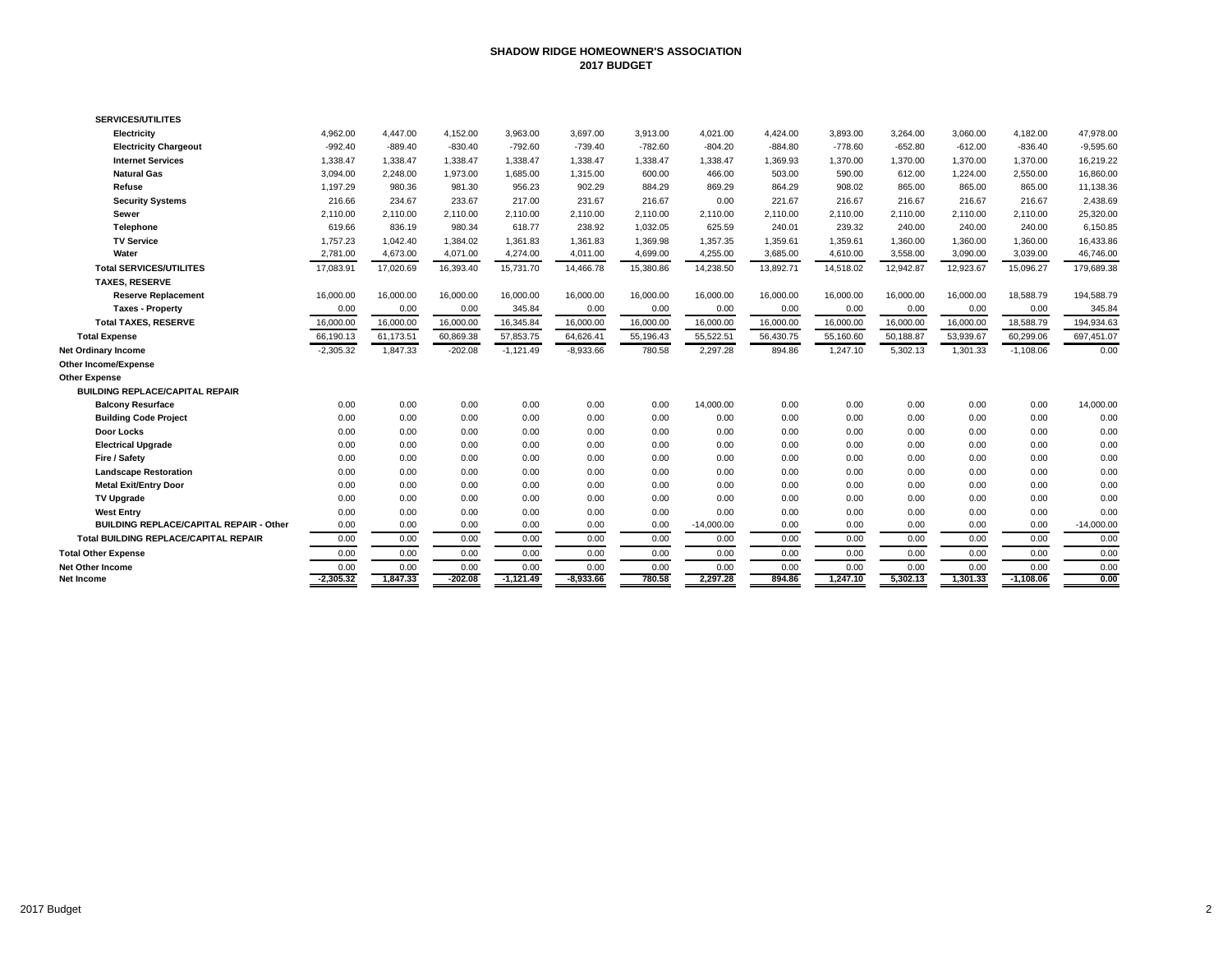|                                            |               |           |           |           |                        | <b>Shadow Ridge Condo Owners Assoc.</b> |               |           |           |           |           |           |              |
|--------------------------------------------|---------------|-----------|-----------|-----------|------------------------|-----------------------------------------|---------------|-----------|-----------|-----------|-----------|-----------|--------------|
|                                            |               |           |           |           | 2016 Actual / Forecast |                                         |               |           |           |           |           |           |              |
|                                            | <b>Jan 16</b> | Feb 16    | Mar 16    | Apr 16    | May 16                 | <b>Jun 16</b>                           | <b>Jul 16</b> | Aug 16    | Sep 16    | Oct 16    | Nov 16    | Dec 16    | <b>TOTAL</b> |
| <b>Ordinary Income/Expense</b>             |               |           |           |           |                        |                                         |               |           |           |           |           |           |              |
| <b>REVENUE</b>                             |               |           |           |           |                        |                                         |               |           |           |           |           |           |              |
| All Seasons Resort Lodging-Comm            | 8,097.85      | 8,063.26  | 5,876.24  | 936.26    | 930.47                 | 1,086.43                                | 2,284.29      | 1,995.69  | 1,399.98  | 800.00    | 550.00    | 4,400.00  | 36,420.47    |
| <b>Annual Dues</b>                         | 53,023.71     | 53,106.06 | 53,106.06 | 53,069.68 | 53,106.06              | 53,106.06                               | 53,117.44     | 53,106.06 | 53,106.06 | 53,117.44 | 53,106.06 | 53,106.06 | 637,176.75   |
| <b>Finance Charges</b>                     | 0.00          | 0.00      | 0.00      | 0.00      | 0.00                   | 103.82                                  | 158.54        | 0.00      | 92.66     | 0.00      | 0.00      | 0.00      | 355.02       |
| Interest                                   | 26.30         | 24.59     | 26.30     | 0.00      | 51.75                  | 25.81                                   | 51.75         | 7.11      | 19.04     | 0.00      | 0.00      | 0.00      | 232.65       |
| <b>Internet Fees</b>                       | 3,244.00      | 3,386.00  | 2,642.00  | 0.00      | 0.00                   | 0.00                                    | 0.00          | 0.00      | 0.00      | 0.00      | 0.00      | 0.00      | 9,272.00     |
| <b>Late Fees</b>                           | 0.00          | 0.00      | 0.00      | 0.00      | 0.00                   | 0.00                                    | 276.00        | 0.00      | 0.00      | 0.00      | 0.00      | 0.00      | 276.00       |
| Space and Storage Rental Income            | 540.00        | 0.00      | 0.00      | 540.00    | 0.00                   | 0.00                                    | 0.00          | 450.00    | 0.00      | 405.00    | 0.00      | 0.00      | 1,935.00     |
| Vending                                    | 477.51        | 205.25    | 0.00      | 526.26    | 0.00                   | 156.38                                  | 367.50        | 177.50    | 205.00    | 0.00      | 0.00      | 75.00     | 2,190.40     |
| <b>Total REVENUE</b>                       | 65,409.37     | 64,785.16 | 61,650.60 | 55,072.20 | 54,088.28              | 54,478.50                               | 56,255.52     | 55,736.36 | 54,822.74 | 54,322.44 | 53,656.06 | 57,581.06 | 687,858.29   |
| <b>Total Income</b>                        | 65,409.37     | 64,785.16 | 61,650.60 | 55,072.20 | 54,088.28              | 54,478.50                               | 56,255.52     | 55,736.36 | 54,822.74 | 54,322.44 | 53,656.06 | 57,581.06 | 687,858.29   |
|                                            | 65,409.37     | 64,785.16 | 61,650.60 | 55,072.20 | 54,088.28              | 54,478.50                               | 56,255.52     | 55,736.36 | 54,822.74 | 54,322.44 | 53,656.06 |           | 687,858.29   |
| <b>Gross Profit</b>                        |               |           |           |           |                        |                                         |               |           |           |           |           | 57,581.06 |              |
| <b>Expense</b>                             |               |           |           |           |                        |                                         |               |           |           |           |           |           |              |
| <b>ADMIN PAYROLL EXPENSES</b>              |               |           |           |           |                        |                                         |               |           |           |           |           |           |              |
| <b>Engineering Salary (3)</b>              | 6,795.00      | 7,807.50  | 7,537.50  | 7,740.00  | 8,752.50               | 7,110.00                                | 7,065.00      | 7,335.00  | 7,233.75  | 7,000.00  | 7,000.00  | 7,500.00  | 88,876.25    |
| <b>Front Desk Labor</b>                    | 2,750.00      | 2,750.00  | 0.00      | 0.00      | 0.00                   | 0.00                                    | 0.00          | 0.00      | 0.00      | 0.00      | 0.00      | 0.00      | 5,500.00     |
| <b>Housekeeping Salary (2)</b>             | 4,095.00      | 4,257.00  | 4,815.00  | 3,537.00  | 4,023.00               | 3,897.00                                | 4,239.00      | 4,185.00  | 3,825.00  | 3,000.00  | 2,500.00  | 4,000.00  | 46,373.00    |
| Security (3)                               | 2,500.00      | 2,500.00  | 2,500.00  | 1,750.00  | 1,000.00               | 1,000.00                                | 1,000.00      | 1,000.00  | 2,750.00  | 2,750.00  | 2,750.00  | 2,750.00  | 24,250.00    |
| <b>Total ADMIN PAYROLL EXPENSES</b>        | 16,140.00     | 17,314.50 | 14,852.50 | 13,027.00 | 13,775.50              | 12,007.00                               | 12,304.00     | 12,520.00 | 13,808.75 | 12,750.00 | 12,250.00 | 14,250.00 | 164,999.25   |
| <b>ADMINISTRATIVE</b>                      |               |           |           |           |                        |                                         |               |           |           |           |           |           |              |
| Audit & Tax Return                         | 0.00          | 0.00      | 0.00      | 3,037.50  | 2,495.00               | 0.00                                    | 0.00          | 0.00      | 951.00    | 0.00      | 0.00      | 0.00      | 6,483.50     |
| <b>Bank Service Expenses</b>               | 148.86        | 209.54    | 110.77    | 89.60     | 93.53                  | 96.39                                   | 89.06         | 95.20     | 89.66     | 100.00    | 100.00    | 100.00    | 1,322.61     |
| <b>HOA Travel/Mtg Expenses</b>             | 0.00          | 0.00      | 638.09    | 0.00      | 0.00                   | 0.00                                    | 0.00          | 0.00      | 0.00      | 0.00      | 750.00    | 0.00      | 1,388.09     |
| Insurance                                  | 3,400.00      | 3,400.00  | 3,400.00  | 3,400.00  | 3,400.00               | 3,400.00                                | 3,400.00      | 3,400.00  | 3,400.00  | 3,400.00  | 3,400.00  | 3,400.00  | 40,800.00    |
| <b>Legal Expense</b>                       | 2,002.50      | 0.00      | 1,296.00  | 0.00      | 500.00                 | 0.00                                    | 0.00          | 0.00      | 0.00      | 0.00      | 0.00      | 0.00      | 3,798.50     |
| Licenses / Fees /Dues                      | 0.00          | 0.00      | 0.00      | 0.00      | 0.00                   | 240.00                                  | 0.00          | 0.00      | 0.00      | 0.00      | 0.00      | 0.00      | 240.00       |
| <b>Management Fee</b>                      | 2,100.00      | 2,100.00  | 2,100.00  | 2,100.00  | 2,100.00               | 2,100.00                                | 2,100.00      | 2,100.00  | 2,100.00  | 2,100.00  | 2,100.00  | 2,100.00  | 25,200.00    |
| <b>Office Supplies</b>                     | 635.51        | 0.00      | 0.00      | 0.00      | 0.00                   | 0.00                                    | 160.00        | 0.00      | 0.00      | 0.00      | 0.00      | 0.00      | 795.51       |
| Postage                                    | 0.00          | 160.50    | 0.00      | 44.50     | 0.00                   | 42.50                                   | 4.50          | 23.50     | 36.00     | 20.00     | 10.00     | 150.00    | 491.50       |
| <b>Printing/Stationary</b>                 | 0.00          | 0.00      | 0.00      | 0.00      | 0.00                   | 0.00                                    | 0.00          | 0.00      | 0.00      | 0.00      | 0.00      | 0.00      | 0.00         |
| <b>Professional Fees</b>                   | 0.00          | 0.00      | 0.00      | 0.00      | 4,000.00               | 0.00                                    | 0.00          | 0.00      | 0.00      | 0.00      | 0.00      | 0.00      | 4,000.00     |
| <b>Total ADMINISTRATIVE</b>                | 8,286.87      | 5,870.04  | 7,544.86  | 8,671.60  | 12,588.53              | 5,878.89                                | 5,753.56      | 5,618.70  | 6,576.66  | 5,620.00  | 6,360.00  | 5,750.00  | 84,519.71    |
| <b>HOUSEKEEPING</b>                        |               |           |           |           |                        |                                         |               |           |           |           |           |           |              |
| <b>Carpet Cleaning</b>                     | 415.32        | 649.97    | 568.75    | 332.35    | 332.35                 | 1,905.24                                | 798.10        | 398.63    | 384.75    | 171.86    | 0.00      | 200.00    | 6,157.32     |
| <b>Cleaning Supplies</b>                   | 109.84        | 0.00      | 0.00      | 0.00      | 597.35                 | 0.00                                    | 216.88        | 0.00      | 0.00      | 0.00      | 0.00      | 0.00      | 924.07       |
| <b>Total HOUSEKEEPING</b>                  | 525.16        | 649.97    | 568.75    | 332.35    | 929.70                 | 1,905.24                                | 1,014.98      | 398.63    | 384.75    | 171.86    | 0.00      | 200.00    | 7,081.39     |
| <b>MAINTENANCE</b>                         |               |           |           |           |                        |                                         |               |           |           |           |           |           |              |
| <b>Elevator Contract &amp; Maintenance</b> | 310.00        | 325.00    | 325.00    | 310.00    | 1,152.76               | 325.00                                  | 320.00        | 320.00    | 320.00    | 320.00    | 320.00    | 320.00    | 4,667.76     |
| <b>Grounds Maintenance</b>                 | 0.00          | 0.00      | 0.00      | 985.00    | 3,015.27               | 1,681.68                                | 1,890.00      | 2,250.00  | 1,575.00  | 750.00    | 750.00    | 750.00    | 13,646.95    |
| <b>Key &amp; Lock</b>                      | 265.00        | 0.00      | 1,800.00  | 954.48    | 213.38                 | 0.00                                    | 125.54        | 14.03     | 34.00     | 0.00      | 0.00      | 0.00      | 3,406.43     |
| <b>Outside Services</b>                    | 0.00          | 492.00    | 0.00      | 0.00      | 0.00                   | 0.00                                    | 0.00          | 0.00      | 0.00      | 0.00      | 0.00      | 0.00      | 492.00       |
| <b>Pest Control</b>                        | 98.00         | 218.00    | 154.09    | 98.00     | 178.00                 | 0.00                                    | 178.00        | 0.00      | 414.00    | 102.00    | 90.00     | 90.00     | 1,620.09     |
| Pool/SPA/Towels                            | 482.06        | 346.40    | 525.13    | 549.66    | 378.69                 | 524.23                                  | 874.80        | 4,146.03  | 667.48    | 400.00    | 500.00    | 700.00    | 10,094.48    |
| <b>Repair / Supply Building</b>            | 2,563.13      | 1,190.91  | 433.24    | 677.07    | 1,017.58               | 731.32                                  | 2,221.34      | 826.96    | 1,795.23  | 1,246.38  | 1,000.00  | 1,000.00  | 14,703.16    |
| <b>Repair Equipment</b>                    | 0.00          | 0.00      | 375.00    | 17.03     | 330.60                 | 46.21                                   | 539.33        | 191.72    | 127.34    | 150.00    | 200.00    | 200.00    | 2,177.23     |
| Snow / Ice Removal                         | 4,140.00      | 1,530.00  | 1,507.50  | 500.00    | 0.00                   | 0.00                                    | 0.00          | 0.00      | 0.00      | 0.00      | 1,200.00  | 3,000.00  | 11,877.50    |
| Snow / Ice Removal Supplies                | 150.00        | 150.00    | 150.00    | 0.00      | 0.00                   | 0.00                                    | 0.00          | 0.00      | 0.00      | 0.00      | 1,500.00  | 200.00    | 2,150.00     |
| <b>Total MAINTENANCE</b>                   | 8.008.19      | 4.252.31  | 5,269.96  | 4,091.24  | 6,286.28               | 3,308.44                                | 6,149.01      | 7,748.74  | 4.933.05  | 2,968.38  | 5,560.00  | 6.260.00  | 64,835.60    |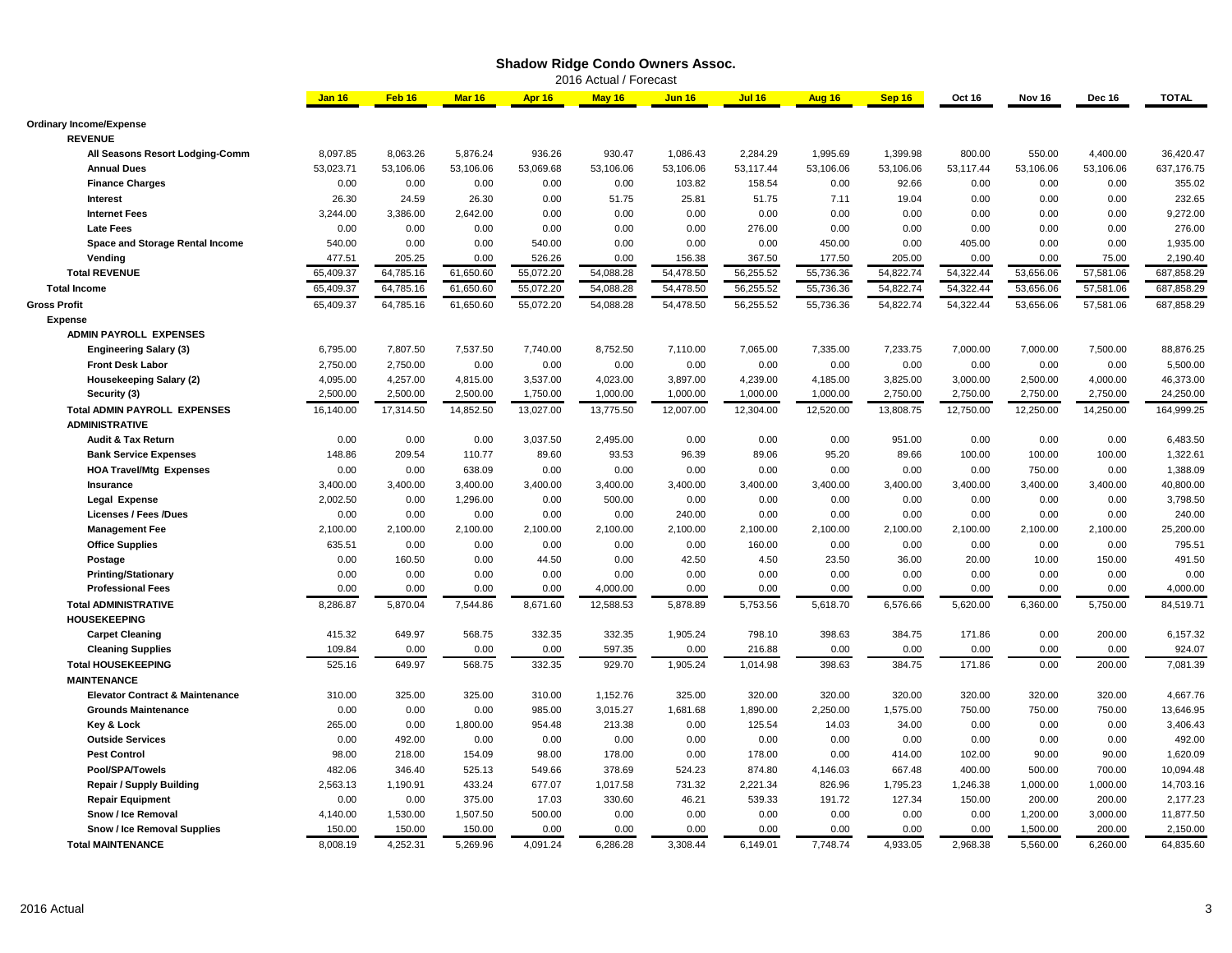## **Shadow Ridge Condo Owners Assoc.** 2016 Actual / Forecast

| <b>SERVICES/UTILITES</b>                       |             |             |           |             |             |              |              |              |              |             |           |           |               |
|------------------------------------------------|-------------|-------------|-----------|-------------|-------------|--------------|--------------|--------------|--------------|-------------|-----------|-----------|---------------|
| <b>Electricity</b>                             | 4,865.15    | 4,360.25    | 4,070.93  | 3,885.00    | 3,624.82    | 3,836.55     | 3,942.29     | 4,337.32     | 3,816.77     | 3,376.28    | 3,000.00  | 4,100.00  | 47,215.36     |
| <b>Electricity Chargeout</b>                   | 0.00        | 0.00        | 0.00      | $-3,576.78$ | $-785.90$   | $-791.95$    | $-1,223.76$  | $-984.56$    | $-269.07$    | $-600.00$   | $-600.00$ | $-700.00$ | $-9,532.02$   |
| <b>Internet Services</b>                       | 1,338.47    | 1,338.47    | 1,338.47  | 1,338.47    | 1,338.47    | 1,338.47     | 1,338.47     | 1,369.93     | 1,375.20     | 1,370.00    | 1,370.00  | 1,370.00  | 16,224.42     |
| <b>Natural Gas</b>                             | 3,033.47    | 2,204.08    | 1,934.20  | 1,652.22    | 1,289.28    | 588.95       | 457.08       | 493.33       | 578.40       | 600.00      | 1,200.00  | 2,500.00  | 16,531.01     |
| Refuse                                         | 1,197.29    | 980.36      | 981.30    | 956.23      | 902.29      | 884.29       | 869.29       | 864.29       | 908.02       | 865.00      | 865.00    | 865.00    | 11,138.36     |
| <b>Security Systems</b>                        | 216.66      | 234.67      | 233.67    | 217.00      | 231.67      | 216.67       | 0.00         | 221.67       | 216.67       | 216.67      | 216.67    | 216.67    | 2,438.69      |
| Sewer                                          | 2,078.47    | 2,078.47    | 2,078.47  | 2,078.47    | 2,078.47    | 2,078.47     | 2,052.54     | 2,052.54     | 2,052.54     | 2,052.54    | 2,052.54  | 2,052.54  | 24,786.06     |
| Telephone                                      | 619.66      | 836.19      | 980.34    | 618.77      | 238.92      | 1,032.05     | 625.59       | 240.01       | 239.32       | 240.00      | 240.00    | 240.00    | 6,150.85      |
| <b>TV Service</b>                              | 1,757.23    | 1,042.40    | 1,384.02  | 1,361.83    | 1,361.83    | 1,369.98     | 1,357.35     | 1,359.61     | 1,359.61     | 1,360.00    | 1,360.00  | 1,360.00  | 16,433.86     |
| Water                                          | 2,699.52    | 4,537.04    | 3,952.00  | 4,149.76    | 3,894.32    | 4,561.76     | 4,131.53     | 3,577.98     | 4,475.58     | 3,454.78    | 3,000.00  | 2,950.00  | 45,384.27     |
| <b>Total SERVICES/UTILITES</b>                 | 17,805.92   | 17,611.93   | 16,953.40 | 12,680.97   | 14,174.17   | 15,115.24    | 13,550.38    | 13,532.12    | 14,753.04    | 12,935.27   | 12,704.21 | 14,954.21 | 176,770.86    |
| <b>TAXES, RESERVE</b>                          |             |             |           |             |             |              |              |              |              |             |           |           |               |
| <b>Reserve Replacement</b>                     | 16,024.50   | 16,024.50   | 16,024.50 | 16,024.50   | 16,024.50   | 16,024.50    | 16,024.50    | 16,024.50    | 16,024.50    | 16,024.50   | 16,024.50 | 13,036.14 | 189,305.64    |
| <b>Taxes - Property</b>                        | 0.00        | 0.00        | 0.00      | 345.84      | 0.00        | 0.00         | 0.00         | 0.00         | 0.00         | 0.00        | 0.00      | 0.00      | 345.84        |
| <b>Total TAXES, RESERVE</b>                    | 16,024.50   | 16,024.50   | 16,024.50 | 16,370.34   | 16,024.50   | 16,024.50    | 16,024.50    | 16,024.50    | 16,024.50    | 16,024.50   | 16,024.50 | 13,036.14 | 189,651.48    |
| <b>Total Expense</b>                           | 66,790.64   | 61,723.25   | 61,213.97 | 55,173.50   | 63,778.68   | 54,239.31    | 54,796.43    | 55,842.69    | 56,480.75    | 50,470.01   | 52,898.71 | 54,450.35 | 687,858.29    |
| Net Ordinary Income                            | $-1,381.27$ | 3.061.91    | 436.63    | $-101.30$   | $-9,690.40$ | 239.19       | 1,459.09     | $-106.33$    | $-1,658.01$  | 3,852.43    | 757.35    | 3,130.71  | 0.00          |
| Other Income/Expense                           |             |             |           |             |             |              |              |              |              |             |           |           |               |
| <b>Other Expense</b>                           |             |             |           |             |             |              |              |              |              |             |           |           |               |
| <b>BUILDING REPLACE/CAPITAL REPAIR</b>         |             |             |           |             |             |              |              |              |              |             |           |           |               |
| <b>Balcony Resurface</b>                       | 0.00        | 0.00        | 0.00      | 0.00        | 0.00        | 0.00         | 0.00         | 13,000.00    | 0.00         | 0.00        | 0.00      | 0.00      | 13,000.00     |
| <b>Building Code Project</b>                   | 0.00        | 0.00        | 0.00      | 0.00        | 0.00        | 17,902.31    | 54,753.00    | 29,265.70    | 0.00         | 3,080.00    | 0.00      | 0.00      | 105,001.01    |
| Door Locks                                     | 0.00        | 0.00        | 0.00      | 0.00        | 0.00        | 11,338.87    | 0.00         | 4,759.51     | 14,161.20    | 0.00        | 0.00      | 0.00      | 30,259.58     |
| <b>Electrical Upgrade</b>                      | 0.00        | 1,835.02    | 0.00      | 0.00        | 0.00        | 38,029.00    | 17,106.51    | 8,465.02     | 0.00         | 0.00        | 0.00      | 0.00      | 65,435.55     |
| Fire / Safety                                  | 0.00        | 0.00        | 0.00      | 0.00        | 0.00        | 0.00         | 0.00         | 0.00         | 0.00         | 0.00        | 0.00      | 0.00      | 0.00          |
| <b>Landscape Restoration</b>                   | 655.80      | 0.00        | 0.00      | 0.00        | 0.00        | 0.00         | 0.00         | 0.00         | 0.00         | 0.00        | 0.00      | 0.00      | 655.80        |
| <b>Metal Exit/Entry Door</b>                   | 2,195.06    | 373.00      | 0.00      | 0.00        | 0.00        | 0.00         | 0.00         | 0.00         | 0.00         | 0.00        | 0.00      | 0.00      | 2,568.06      |
| <b>TV Upgrade</b>                              | 0.00        | 0.00        | 0.00      | 0.00        | 0.00        | 0.00         | 0.00         | 0.00         | 0.00         | 0.00        | 0.00      | 0.00      | 0.00          |
| <b>West Entry</b>                              | 680.00      | 0.00        | 0.00      | 0.00        | 0.00        | 0.00         | 0.00         | 0.00         | 0.00         | 0.00        | 0.00      | 0.00      | 680.00        |
| <b>BUILDING REPLACE/CAPITAL REPAIR - Other</b> | $-3,530.86$ | $-2,208.02$ | 0.00      | 0.00        | 0.00        | $-67,270.18$ | $-71,859.51$ | $-55,490.23$ | $-14,161.20$ | $-3,080.00$ | 0.00      | 0.00      | $-217,600.00$ |
| <b>Total BUILDING REPLACE/CAPITAL REPAIR</b>   | 0.00        | 0.00        | 0.00      | 0.00        | 0.00        | 0.00         | 0.00         | 0.00         | 0.00         | 0.00        | 0.00      | 0.00      | 0.00          |
| <b>Total Other Expense</b>                     | 0.00        | 0.00        | 0.00      | 0.00        | 0.00        | 0.00         | 0.00         | 0.00         | 0.00         | 0.00        | 0.00      | 0.00      | 0.00          |
| Net Other Income                               | 0.00        | 0.00        | 0.00      | 0.00        | 0.00        | 0.00         | 0.00         | 0.00         | 0.00         | 0.00        | 0.00      | 0.00      | 0.00          |
| Net Income                                     | $-1,381.27$ | 3,061.91    | 436.63    | $-101.30$   | $-9,690.40$ | 239.19       | 1,459.09     | $-106.33$    | $-1,658.01$  | 3,852.43    | 757.35    | 3,130.71  | 0.00          |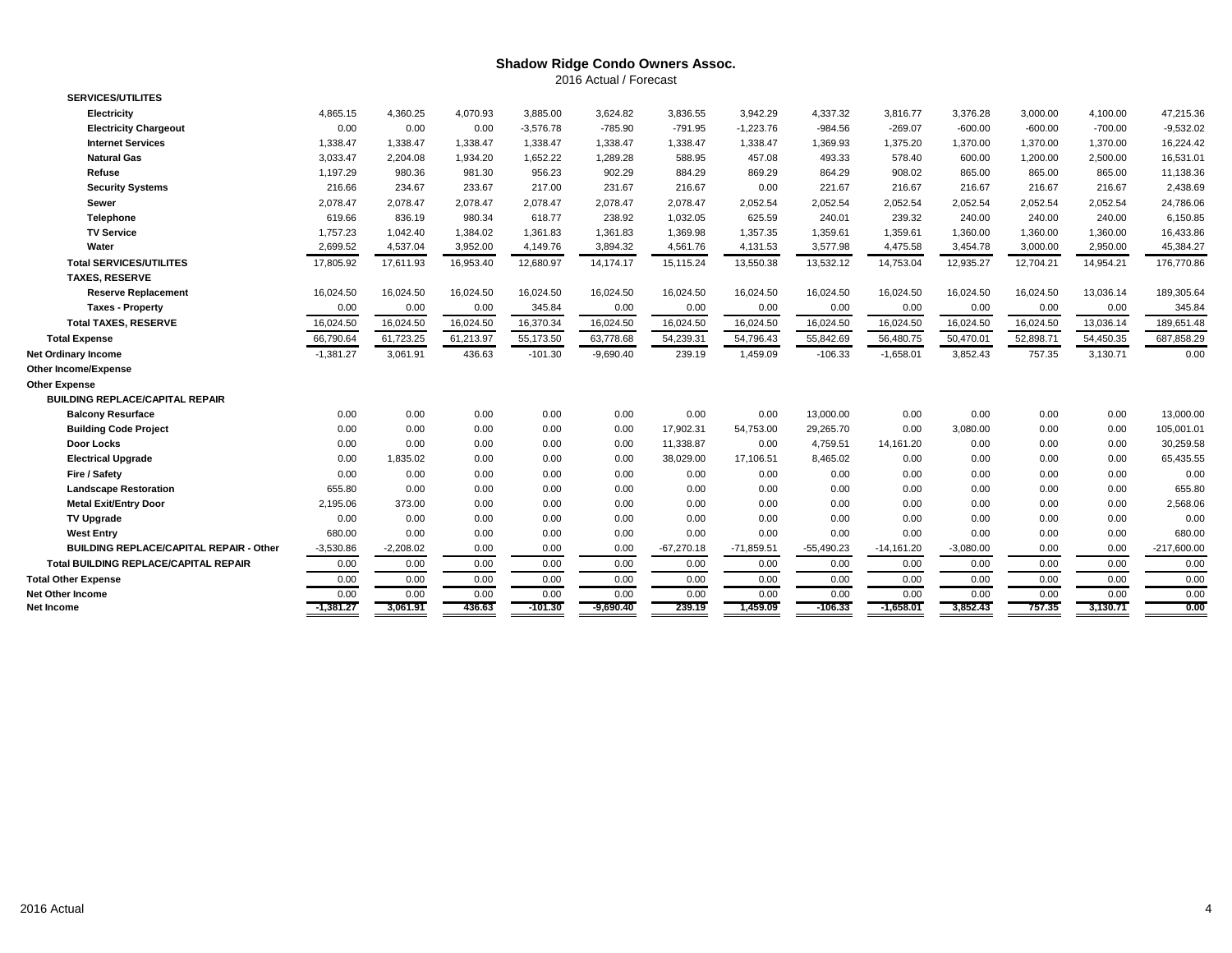# **SHADOW RIDGE HOMEOWNERS ASSOCIATION**

VARIANCE REPORT 2017

|                                            | 2016                  | 2016                  |             |                 | 2016                  | 2017                  |                        |           |
|--------------------------------------------|-----------------------|-----------------------|-------------|-----------------|-----------------------|-----------------------|------------------------|-----------|
|                                            | <b>FORECAST</b>       | <b>BUDGET</b>         | Variance    | % CHG           | <b>FORECAST</b>       | <b>BUDGET</b>         | Variance               | % CHG     |
| <b>Ordinary Income/Expense</b>             |                       |                       |             |                 |                       |                       |                        |           |
| Income                                     |                       |                       |             |                 |                       |                       |                        |           |
| <b>REVENUE</b>                             |                       |                       |             |                 |                       |                       |                        |           |
| All Seasons Resort Lodging-Comm            | 36,420.47             | 27,369.94             | 9,050.53    | $-24.9%$        | 36,420.47             | 36,550.00             | 129.53                 | 0.4%      |
| <b>Annual Dues</b>                         | 637,176.75            | 637,272.40            | $-95.65$    | 0.0%            | 637,176.75            | 656,292.00            | 19,115.25              | 3.0%      |
| <b>Finance Charges</b>                     | 355.02                | 141.80                | 213.22      | $-60.1%$        | 355.02                | 631.02                | 276.00                 | 77.7%     |
| Interest                                   | 232.65                | 273.36                | $-40.71$    | 17.5%           | 232.65                | 232.65                | 0.00                   | 0.0%      |
| <b>Internet Fees</b>                       | 9,272.00              | 9,400.00              | $-128.00$   | 1.4%            | 9,272.00              | 0.00                  | $-9,272.00$            | $-100.0%$ |
| <b>Late Fees</b>                           | 276.00                | 0.00                  | 0.00        | 0.0%            | 276.00                | 0.00                  | $-276.00$              |           |
| Space and Storage Rental Income            | 1,935.00              | 2,000.00              | $-65.00$    | 3.4%            | 1,935.00              | 1,530.00              | $-405.00$              | 0.0%      |
| Vending                                    | 2,190.40              | 1,845.39              | 345.01      | $-15.8%$        | 2,190.40              | 2,215.40              | 25.00                  | 0.0%      |
| <b>Total REVENUE</b>                       | 687,858.29            | 678,302.89            | 9,555.40    | $-1.4%$         | 687,858.29            | 697,451.07            | 9,592.78               | 1.4%      |
| <b>Total Income</b>                        | 687,858.29            | 678,302.89            | 9,555.40    | $-1.4%$         | 687,858.29            | 697,451.07            | 9,592.78               | 1.4%      |
| <b>Expense</b>                             |                       |                       |             |                 |                       |                       |                        |           |
| <b>ADMIN PAYROLL EXPENSES</b>              |                       |                       |             |                 |                       |                       |                        |           |
|                                            | 88,876.25             | 84,466.25             | 4,410.00    |                 | 88,876.25             | 88,876.25             | 0.00                   | 0.0%      |
| <b>Engineering Salary (3)</b>              |                       |                       | 0.00        | $-5.0%$<br>0.0% |                       |                       | 0.00                   | 0.0%      |
| <b>Front Desk Labor</b>                    | 5,500.00<br>46,373.00 | 5,500.00<br>39,779.00 |             | $-14.2%$        | 5,500.00<br>46,373.00 | 5,500.00<br>46,373.00 | 0.00                   | 0.0%      |
| <b>Housekeeping Salary (2)</b>             |                       |                       | 6,594.00    |                 |                       |                       |                        |           |
| Security (3)                               | 24,250.00             | 27,500.00             | $-3,250.00$ | 13.4%           | 24,250.00             | 24,000.00             | $-250.00$<br>$-250.00$ | $-1.0%$   |
| <b>Total ADMIN PAYROLL EXPENSES</b>        | 164,999.25            | 157,245.25            | 7,754.00    | $-4.7%$         | 164,999.25            | 164,749.25            |                        | $-0.2%$   |
| <b>ADMINISTRATIVE</b>                      |                       |                       |             |                 |                       |                       |                        |           |
| Audit & Tax Return                         | 6,483.50              | 6,195.00              | 288.50      | $-4.4%$         | 6,483.50              | 7,001.00              | 517.50                 | 8.0%      |
| <b>Bank Service Expenses - Other</b>       | 1,322.61              | 2,056.44              | $-733.83$   | 55.5%           | 1,322.61              | 1,322.61              | 0.00                   | 0.0%      |
| <b>HOA Travel/Mtg Expenses</b>             | 1,388.09              | 0.00                  | 1,388.09    |                 | 1,388.09              | 1,388.09              | 0.00                   | 0.0%      |
| Insurance                                  | 40,800.00             | 40,800.00             | 0.00        | 0.0%            | 40,800.00             | 40,800.00             | 0.00                   | 0.0%      |
| <b>Legal Expense</b>                       | 3,798.50              | 3,481.54              | 316.96      | $-8.3%$         | 3,798.50              | 4,298.50              | 500.00                 | 13.2%     |
| <b>Licenses / Fees /Dues</b>               | 240.00                | 412.00                | $-172.00$   | 71.7%           | 240.00                | 240.00                | 0.00                   | 0.0%      |
| <b>Management Fee</b>                      | 25,200.00             | 25,200.00             | 0.00        | 0.0%            | 25,200.00             | 25,992.00             | 792.00                 | 3.1%      |
| <b>Office Supplies</b>                     | 795.51                | 475.19                | 0.00        | $-40.3%$        | 795.51                | 1,095.51              | 300.00                 | 0.0%      |
| Postage                                    | 491.50                | 259.40                | 232.10      | $-47.2%$        | 491.50                | 455.50                | $-36.00$               | $-7.3%$   |
| <b>Professional Fees</b>                   | 4,000.00              | 0.00                  | 4,000.00    | 0.0%            | 4,000.00              | 4,000.00              | 0.00                   | 0.0%      |
| <b>Total ADMINISTRATIVE</b>                | 84,519.71             | 78,879.57             | 5,640.14    | $-6.7%$         | 84,519.71             | 86,593.21             | 2,073.50               | 2.5%      |
| <b>HOUSEKEEPING</b>                        |                       |                       |             |                 |                       |                       |                        |           |
| <b>Carpet Cleaning</b>                     | 6,157.32              | 4,627.31              | 1,530.01    | $-24.8%$        | 6,157.32              | 5,831.56              | $-325.76$              | $-5.3%$   |
| <b>Cleaning Supplies</b>                   | 924.07                | 44.53                 | 879.54      | $-95.2%$        | 924.07                | 924.07                | 0.00                   | 0.0%      |
| <b>Total HOUSEKEEPING</b>                  | 7,081.39              | 4,671.84              | 2,409.55    | $-34.0%$        | 7,081.39              | 6,755.63              | $-325.76$              | $-4.6%$   |
| <b>MAINTENANCE</b>                         |                       |                       |             |                 |                       |                       |                        |           |
| <b>Elevator Contract &amp; Maintenance</b> | 4,667.76              | 4,095.00              | 572.76      | $-12.3%$        | 4,667.76              | 4,667.76              | 0.00                   | 0.0%      |
| <b>Grounds Maintenance</b>                 | 13,646.95             | 14,500.00             | $-853.05$   | 6.3%            | 13,646.95             | 13,646.95             | 0.00                   | 0.0%      |
| Key & Lock                                 | 3,406.43              | 1,650.00              | 1,756.43    | $-51.6%$        | 3,406.43              | 655.00                | $-2,751.43$            | $-80.8%$  |
| <b>Outside Services</b>                    | 492.00                | 0.00                  | 492.00      | $-100.0%$       | 492.00                | 492.00                | 0.00                   | 0.0%      |
| <b>Pest Control</b>                        | 1,620.09              | 2,126.00              | $-505.91$   | 31.2%           | 1,620.09              | 2,300.00              | 679.91                 | 42.0%     |
| Pool/SPA/Towels                            | 10,094.48             | 6,000.00              | 4,094.48    | $-40.6%$        | 10,094.48             | 10,094.48             | 0.00                   | 0.0%      |
| <b>Repair / Supply Building</b>            | 14,703.16             | 12,725.00             | 1,978.16    | $-13.5%$        | 14,703.16             | 16,668.05             | 1,964.89               | 13.4%     |
| <b>Repair Equipment</b>                    | 2,177.23              | 2,950.00              | $-772.77$   | 35.5%           | 2,177.23              | 2,177.23              | 0.00                   | 0.0%      |
| Snow / Ice Removal                         | 11,877.50             | 8,450.00              | 3,427.50    | 0.0%            | 11,877.50             | 11,877.50             | 0.00                   | 0.0%      |
| <b>Snow / Ice Removal Supplies</b>         | 2,150.00              | 600.00                | 1,550.00    | 293.0%          | 2,150.00              | 2,150.00              | 0.00                   | 0.0%      |
| <b>Total MAINTENANCE</b>                   | 64,835.60             | 53,096.00             | 11,739.60   | $-18.1%$        | 64,835.60             | 64,728.97             | $-106.63$              | $-0.2%$   |
|                                            |                       |                       |             |                 |                       |                       |                        |           |
| <b>Parking Lot Rental</b>                  | 0.00                  | 2.309.37              | $-2,309.37$ | 0.0%            | 0.00                  | 0.00                  | 0.00                   | 0.0%      |
| <b>SERVICES/UTILITES</b>                   |                       |                       |             |                 |                       |                       |                        |           |
| Electricity                                | 47,215.36             | 47,950.00             | $-734.64$   | 1.6%            | 47,215.36             | 47,978.00             | 762.64                 | 1.6%      |
| <b>Electricity Chargeout</b>               | $-9.532.02$           | 0.00                  | 0.00        | 0.0%            | $-9.532.02$           | $-9,595.60$           | $-63.58$               | 0.7%      |
| <b>Internet Services</b>                   | 16,224.42             | 16,798.00             | $-573.58$   | 3.5%            | 16,224.42             | 16,219.22             | $-5.20$                | 0.0%      |
| <b>Natural Gas</b>                         | 16,531.01             | 14,325.00             | 2,206.01    | $-13.3%$        | 16,531.01             | 16,860.00             | 328.99                 | 2.0%      |
| Refuse                                     | 11,138.36             | 10,434.23             | 704.13      | $-6.3%$         | 11,138.36             | 11,138.36             | 0.00                   | 0.0%      |
| <b>Security Systems</b>                    | 2,438.69              | 9,200.94              | $-6,762.25$ | 277.3%          | 2,438.69              | 2,438.69              | 0.00                   | 0.0%      |
| Sewer                                      | 24,786.06             | 19,650.00             | 5,136.06    | $-20.7%$        | 24,786.06             | 25,320.00             | 533.94                 | 2.2%      |
| Telephone                                  | 6,150.85              | 10,985.90             | $-4,835.05$ | 78.6%           | 6,150.85              | 6,150.85              | 0.00                   | 0.0%      |
| <b>TV Service</b>                          | 16,433.86             | 10,714.83             | 5,719.03    | $-34.8%$        | 16,433.86             | 16,433.86             | 0.00                   | 0.0%      |
| Water                                      | 45,384.27             | 43,632.00             | 1,752.27    | $-3.9%$         | 45,384.27             | 46,746.00             | 1,361.73               | 3.0%      |
| <b>Total SERVICES/UTILITES</b>             | 176,770.86            | 183,690.90            | $-6,920.04$ | 3.9%            | 176,770.86            | 179,689.38            | 2,918.52               | 1.7%      |
| <b>TAXES, RESERVE</b>                      |                       |                       |             |                 |                       |                       |                        |           |
| <b>Reserve Replacement</b>                 | 189,305.64            | 192,294.65            | $-2,989.01$ | 1.6%            | 189,305.64            | 194,588.79            | 5,283.15               | 2.8%      |
| <b>Taxes - Property</b>                    | 345.84                | 6,090.31              | $-5,744.47$ | 1661.0%         | 345.84                | 345.84                | 0.00                   | 0.0%      |
| <b>Total TAXES, RESERVE</b>                | 189,651.48            | 198,384.96            | $-8,733.48$ | 4.6%            | 189,651.48            | 194,934.63            | 5,283.15               | 2.8%      |
| <b>Z-HOA Space Expense</b>                 | 0.00                  | 0.00                  | 0.00        | 0.0%            | 0.00                  | 0.00                  | 0.00                   | #DIV/0!   |
| <b>Total Expense</b>                       | 687,858.29            | 678,277.89            | 9,580.40    |                 | 687,858.29            | 697,451.07            | 9,592.78               | 1.4%      |
|                                            | 0.00                  | 25.00                 | $-25.00$    | $-1.4%$<br>0.0% | 0.00                  | 0.00                  | 0.00                   |           |
| <b>Net Ordinary Income</b>                 |                       |                       |             |                 |                       |                       |                        | 0.0%      |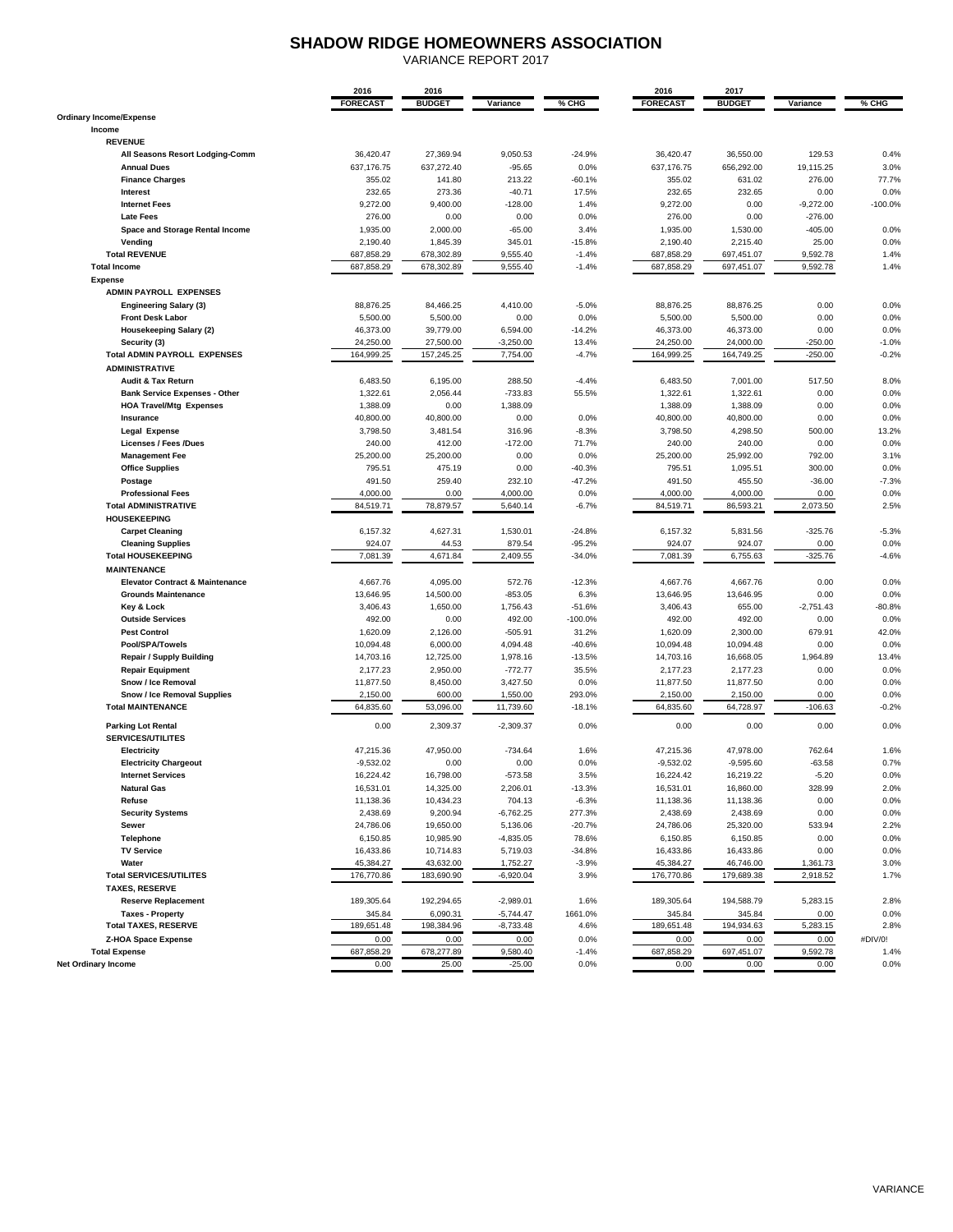# **SHADOW RIDGE HOMEOWNERS ASSOCIATION**

VARIANCE REPORT 2017

**Other Income/Expense Other Expense**

**BUILDING REPLACE/CAPITAL REPAIR**

| <b>Balcony Resurface</b>          | 13,000.00     | 13,000.00     | 0.00          | 0.0%      | 13,000.00     | 0.00 | $-13,000.00$  | $-100.0%$ |
|-----------------------------------|---------------|---------------|---------------|-----------|---------------|------|---------------|-----------|
| <b>Building Code Project</b>      | 105,001.01    | 0.00          | 105,001.01    | $-100.0%$ | 105.001.01    | 0.00 | $-105,001.01$ | $-100.0%$ |
| Door Locks                        | 30.259.58     | 65,000.00     | $-34.740.42$  | 114.8%    | 30,259.58     | 0.00 | $-30,259.58$  | $-100.0%$ |
| <b>Electrical Upgrade</b>         | 65,435.55     | 0.00          | 65,435.55     | 0.0%      | 65.435.55     | 0.00 | $-65,435.55$  | 0.0%      |
| Fire / Safety                     | 0.00          | 0.00          | 0.00          | 0.0%      | 0.00          | 0.00 | 0.00          | 0.0%      |
| <b>Landscape Restoration</b>      | 655.80        | 0.00          | 655.80        | 0.0%      | 655.80        | 0.00 | $-655.80$     | 0.0%      |
| <b>Metal Exit/Entry Door</b>      | 2,568.06      | 0.00          | 2.568.06      | 0.0%      | 2,568.06      | 0.00 | $-2,568.06$   | 0.0%      |
| <b>PorteCochere</b>               | 0.00          | 275,000.00    | $-275,000.00$ | 0.0%      | 0.00          | 0.00 | 0.00          | 0.0%      |
| <b>TV Upgrade</b>                 | 0.00          | 0.00          | 0.00          | 0.0%      | 0.00          | 0.00 | 0.00          | 0.0%      |
| <b>West Entry</b>                 | 680.00        | 0.00          | 680.00        | $-100.0%$ | 680.00        | 0.00 | $-680.00$     | $-100.0%$ |
| <b>Electric Meter</b>             | 0.00          | 0.00          | 0.00          | 0.0%      | 0.00          | 0.00 | 0.00          | 0.0%      |
| <b>BUILDING CAPITAL</b>           | $-217,600.00$ | $-353,000.00$ | 135,400.00    | 62.2%     | $-217,600.00$ | 0.00 | 217,600.00    | $-100.0%$ |
| <b>Total Building Replacement</b> | 0.00          | 0.00          | 0.00          | #DIV/0!   | 0.00          | 0.00 | 0.00          | 0.0%      |
|                                   |               |               |               |           |               |      | 0.00          |           |
| <b>NET INCOME</b>                 | 0.00          | 25.00         | $-25.00$      | #DIV/0!   | 0.00          | 0.00 | 0.00          | #DIV/0!   |
|                                   |               |               |               |           |               |      |               |           |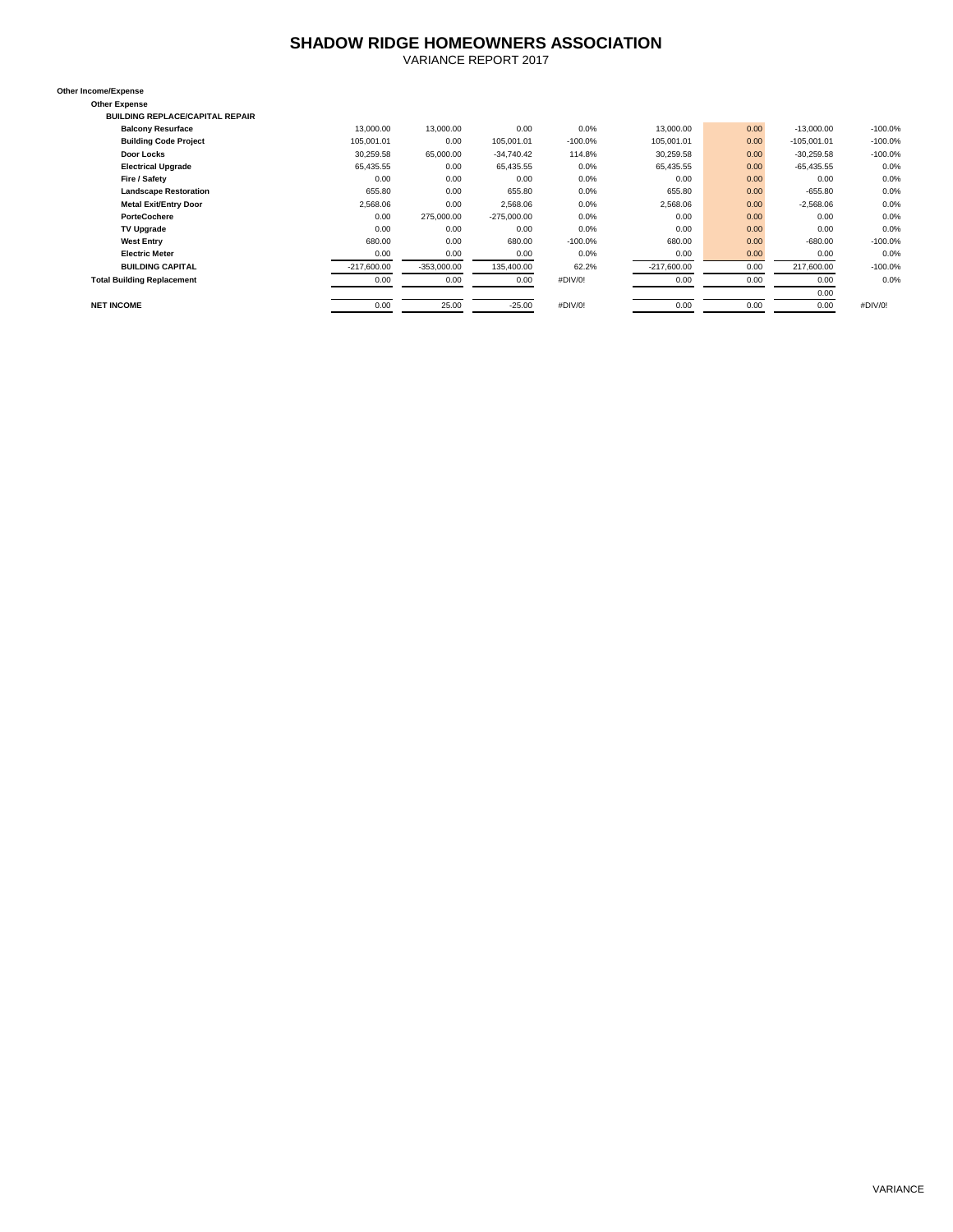#### Capital Reserve Plan

| <u>Item</u>                       | Value                  | <b>Life</b>    | Age            | Remaining      |     | Reserve                      | 2013            |      | 2014               | 2015            |      | 2016               | 2017      |                 | 2018           |      | 2019                      | 2020            |               | 2021       |
|-----------------------------------|------------------------|----------------|----------------|----------------|-----|------------------------------|-----------------|------|--------------------|-----------------|------|--------------------|-----------|-----------------|----------------|------|---------------------------|-----------------|---------------|------------|
| Balcony - Resurface (1-14)        | 6,500                  | 15             | 3              | 12             | \$  | 1,300.00<br>- \$             | 433.33          | \$   | 442.00<br>- \$     | 450.84          | -\$  | 459.86<br>- \$     | 469.05    | \$              | 478.44         | - \$ | 488.00<br>-\$             | 497.76          | - \$          | 507.72     |
| Balcony - Resurface (15-28)       | 6,500                  | 15             | 17             | -2             | \$  | 7,366.67<br>\$               | 433.33          | \$   | 442.00<br>\$       | 450.84          | -\$  | 459.86<br>\$       | 469.05    | \$              | 478.44         | \$   | 488.00<br>\$              | 497.76          | - \$          | 507.72     |
| Balcony - Resurface (29-42)       | 6,500                  | 15             | 15             | $\Omega$       | \$  | <sup>\$</sup><br>6,500.00    | 433.33          | \$   | 442.00<br>\$       | 450.84          | \$   | 459.86<br>\$       | 469.05    | \$              | 478.44         | -S   | 488.00<br>\$              | 497.76          | -\$           | 507.72     |
| Balcony - Resurface (43-56)       | 6,500                  | 15             | 14             | 1              | \$  | 6,066.67<br>\$               | 433.33          | \$   | 442.00<br>- \$     | 450.84          | - \$ | 459.86<br>\$       | 469.05    | \$              | 478.44         | - \$ | 488.00<br>- \$            | 497.76          | - \$          | 507.72     |
| 2nd Floor Deck Resurface          | 23,000                 | 25             | 17             | 8              | \$  | 15,640.00<br>\$              | 920.00          | \$   | 938.40<br>\$       | 957.17          | \$   | 976.31<br>\$       | 995.84    | \$              | 1,015.75       | \$   | 1,036.07<br>\$            | 1,056.79        | - \$          | 1,077.93   |
| Parking Level 1 - Resurface       | 24,000                 | 10             | 3              | $\overline{7}$ | \$  | 7,200.00                     | \$<br>2,400.00  | \$   | 2,448.00<br>\$     | 2,496.96        | -\$  | 2,546.90<br>\$     | 2,597.84  | \$              | 2,649.79       | \$   | 2,702.79<br>- \$          | 2,756.85        | - \$          | 2,811.98   |
| Parking Level 2 - Resurface       | 24,000                 | 10             | 3              | $\overline{7}$ | \$  | \$<br>7,200.00               | 2,400.00        | \$   | 2,448.00<br>\$     | 2,496.96        | \$   | 2,546.90<br>\$     | 2,597.84  | \$              | 2,649.79       | \$   | 2,702.79<br>-\$           | 2,756.85        | - \$          | 2,811.98   |
| <b>HVAC Units</b>                 | 5,500                  | 6              | 6              | $\Omega$       | \$  | 5,500.00<br>-\$              | 916.67          | - \$ | 935.00<br>- \$     | 953.70          | - \$ | 972.77<br>\$       | 992.23    | \$              | 1.012.07       | \$   | 1,032.32<br>- \$          | 1,052.96        | -\$           | 1,074.02   |
| <b>Front Entry Awnings</b>        | 1,400                  | 8              | 3              | 5              | \$  | 525.00<br>-\$                | 175.00          | \$   | 178.50<br>- \$     | 182.07          | \$   | 185.71<br>\$       | 189.43    | \$              | 193.21         | \$   | 197.08<br>- \$            | 201.02          | S.            | 205.04     |
| Metal Exit Doors                  | 1,625                  | 15             | $\overline{7}$ | 8              | \$  | 758.33<br>\$                 | 108.33          | \$   | 110.50<br>\$       | 112.71          | \$   | 114.96<br>- \$     | 117.26    | \$              | 119.61         | S    | 122.00<br>\$              | 124.44          | - \$          | 126.93     |
| <b>Automatic Front Entry Door</b> | 1,535                  | 3              | $\overline{1}$ | $\overline{2}$ | \$  | 511.67<br>-\$                | 511.67          | \$   | 521.90<br>\$       | 532.34          | -\$  | 542.98<br>- \$     | 553.84    | \$              | 564.92         | - \$ | 576.22<br>- \$            | 587.74          | -\$           | 599.50     |
| Unit Slider Doors                 | 84,000                 | 20             | $\overline{4}$ | 16             | \$  | 16,800.00<br>\$              | 4,200.00        | \$   | 4,284.00<br>\$     | 4,369.68        | \$   | 4,457.07<br>\$     | 4,546.22  | \$              | 4,637.14       | \$   | 4,729.88<br>\$            | 4,824.48        | \$.           | 4,920.97   |
| Water Heater/Tank                 | 5,500                  | 5              | 5              | $\Omega$       | \$  | 5.500.00                     | \$<br>1,100.00  | \$   | 1.122.00<br>\$     | 1.144.44        | \$   | 1,167.33<br>\$     | 1,190.68  | \$              | 1.214.49       | \$   | ,238.78<br>\$             | 1.263.55        | \$            | ,288.83    |
| Coomon Boiler                     | 5,500                  | 10             | $\overline{7}$ | 3              | \$  | 3,850.00<br>-\$              | 550.00          | \$   | 561.00<br>\$       | 572.22          | \$   | 583.66<br>\$       | 595.34    | \$              | 607.24         | - \$ | 619.39<br>- \$            | 631.78          | S.            | 644.41     |
| lce Machine                       | 6,405                  | 12             | $\mathbf{1}$   | 11             | \$  | 533.77<br>-\$                | 533.77          | - \$ | 544.45<br>- \$     | 555.34          | -\$  | 566.44<br>-\$      | 577.77    | \$              | 589.33         | \$   | 601.12<br>$\sqrt{3}$      | 613.14          | .ኖ            | 625.40     |
| Pool Fence                        | 13,000                 | 20             | 17             | 3              | \$  | -\$<br>11.050.00             | 650.00          | \$   | 663.00<br>\$       | 676.26          | -\$  | <b>S</b><br>689.79 | 703.58    | \$              | 717.65         | \$   | 732.01<br>\$              | 746.65          | - \$          | 761.58     |
| Masonry Repairs                   | 16,250                 | 10             | 10             | $\Omega$       | \$  | 16,250.00<br>-\$             | 1,625.00        | \$   | 1,657.50<br>\$     | 1,690.65        | \$   | 1,724.46<br>\$     | 1,758.95  | \$              | 1,794.13       | -S   | .830.01<br>\$             | .866.61         | - \$          | 1,903.95   |
| Single Ply Roof Resplacement      | 167,000                | 20             | 12             | 8              | \$  | $\mathfrak{s}$<br>100.200.00 | 8,350.00        | \$   | \$<br>8,517.00     | 8.687.34        | \$   | \$<br>8.861.09     | 9.038.31  | \$              | 9.219.07       | - \$ | 9.403.46<br>- \$          | 9,591.53        | -\$           | 9,783.36   |
| <b>Metal Mansard Roof</b>         | 47,000                 | 30             | 22             | 8              | \$. | 34,466.67<br>\$              | 1,566.67        | \$   | 1,598.00<br>\$     | 1,629.96        | \$   | 1,662.56<br>\$     | 1,695.81  | \$              | 1,729.73       | \$   | 1,764.32<br>\$            | 1,799.61        | \$            | 1,835.60   |
| Elevator 1 Upgrades               | 10,000                 | 20             | 3              | 17             | \$  | 1,500.00                     | \$<br>500.00    | \$   | 510.00<br>\$       | 520.20          | \$   | 530.60<br>\$       | 541.22    | \$              | 552.04         | \$   | 563.08<br>\$              | 574.34          | \$            | 585.83     |
| Elevator 2 Upgrades               | 10,000                 | 20             | 3              | 17             | \$  | 1,500.00<br>-\$              | 500.00          | \$   | 510.00<br>\$       | 520.20          | \$   | 530.60<br>- \$     | 541.22    | \$              | 552.04         | -S   | 563.08<br><b>S</b>        | 574.34          | -\$           | 585.83     |
| Fire Alarm System Replace         | 40,000                 | 20             | 24             | -4             | \$  | 48,000.00                    | \$<br>2,000.00  | \$   | 2,040.00<br>\$     | 2,080.80        | \$   | 2,122.42<br>\$     | 2,164.86  | \$              | 2,208.16       | \$   | 2,252.32<br>\$            | 2,297.37        | \$            | 2,343.32   |
| Meeting Room Furniture            | 12,000                 | 20             | 20             | $\Omega$       | \$  | 12.000.00                    | \$<br>600.00    | \$   | 612.00<br>\$       | 624.24          | \$   | 636.72<br>- \$     | 649.46    | \$              | 662.45         | \$   | 675.70<br><b>S</b>        | 689.21          | - \$          | 703.00     |
| Hallway Artwork                   | 15,000                 | 15             | 15             | $\mathbf 1$    | \$  | 15,000.00<br>-\$             | 1,000.00        | \$   | 1,020.00<br>\$     | 1,040.40        | \$   | 1,061.21<br>\$     | 1,082.43  | \$              | 1,104.08       | \$   | 1,126.16<br>\$            | 1,148.69        | - \$          | 1,171.66   |
| <b>Bell Carts</b>                 | 3,600                  | $\sqrt{5}$     | $\mathbf{1}$   | 4              | \$  | $\mathfrak{L}$<br>720.00     | 720.00          | \$   | \$<br>734.40       | 749.09          | \$   | <b>S</b><br>764.07 | 779.35    | \$              | 794.94         | -S   | \$<br>810.84              | 827.05          | -\$           | 843.59     |
| Ving Card Encoder                 | 4,000                  | 15             | 12             | 3              | \$. | 3,200.00<br>-\$              | 266.67          | \$   | 272.00<br>- \$     | 277.44          | \$   | 282.99<br>- \$     | 288.65    | \$              | 294.42         | - \$ | \$<br>300.31              | 306.32          | -\$           | 312.44     |
| Ving Door Locks                   | 48,000                 | 15             | 13             | $\overline{2}$ | \$  | 41,600.00                    | \$<br>3,200.00  | \$   | 3,264.00<br>\$     | 3,329.28        | \$   | 3,395.87<br>\$     | 3,463.78  | \$              | 3,533.06       | - \$ | 3,603.72<br>\$            | 3,675.79        | - \$          | 3,749.31   |
| <b>Phone System</b>               | 85,000                 | 15             | 14             | $\mathbf{1}$   | \$  | 79,333.33<br>$\mathfrak{s}$  | 5,666.67        | \$   | 5,780.00<br>\$     | 5,895.60        | \$   | 6,013.51<br>\$     | 6,133.78  | \$              | 6,256.46       | \$   | 6,381.59<br>\$            | 6,509.22        | - \$          | 6,639.40   |
| Excerise Equipment                | 8,000                  | 8              | 5              | 3              | \$  | 5,000.00                     | \$<br>1,000.00  | \$   | 1,020.00<br>\$     | 1,040.40        | - \$ | 1,061.21<br>\$     | 1,082.43  | \$              | 1,104.08       | \$   | 1,126.16<br>- \$          | 1,148.69        | - \$          | 1,171.66   |
| Carpet - 1st Floor Hallways       | 25,000                 | 5              | $\overline{2}$ | 3              | \$  | 10.000.00                    | \$<br>5.000.00  | \$   | 5,100.00<br>\$     | 5.202.00        | \$   | 5.306.04<br>\$     | 5.412.16  | \$              | 5.520.40       | \$   | 5.630.81<br>\$            | 5.743.43        | -\$           | 5,858.30   |
| Carpet - 2nd Floor Hallways       | 25,000                 | 5              | $\mathbf 1$    | $\overline{4}$ | \$  | 5,000.00                     | \$<br>5,000.00  | \$   | 5,100.00<br>\$     | 5,202.00        | \$   | 5,306.04<br>\$     | 5,412.16  | \$              | 5,520.40       | \$   | 5,630.81<br>- \$          | 5,743.43        | - \$          | 5,858.30   |
| Carpet- 3rd Floor Hallways        | 25,000                 | 5              |                | 4              | \$  | \$<br>5,000.00               | 5,000.00        | \$   | \$<br>5,100.00     | 5,202.00        | \$   | 5,306.04<br>\$     | 5,412.16  | \$              | 5,520.40       | - \$ | 5,630.81<br>- \$          | 5,743.43        | - \$          | 5,858.30   |
| Carpet - Clementine Room          | 4,000                  | 8              | 8              | $\Omega$       | \$  | 4,000.00<br>-\$              | 500.00          | \$   | 510.00<br>- \$     | 520.20          | - \$ | 530.60<br>\$       | 541.22    | - \$            | 552.04         | \$   | 563.08<br>- \$            | 574.34          | - \$          | 585.83     |
| Carpet - Park City Room           | 4,500                  | 8              | 8              | $\mathbf 0$    | \$  | \$<br>4,500.00               | 562.50          | \$   | 573.75<br>\$       | 585.23          | \$   | 596.93<br>\$       | 608.87    | \$              | 621.05         | \$   | 633.47<br>- \$            | 646.14          | - \$          | 659.06     |
| Carpet - Ridge Room               | 4,500                  | 8              | 8              | $\Omega$       | \$  | 4,500.00<br>-\$              | 562.50          | \$   | <b>S</b><br>573.75 | 585.23          | \$   | 596.93<br>- \$     | 608.87    | \$              | 621.05         | - \$ | 633.47<br>- \$            | 646.14          | -\$           | 659.06     |
| Carpet - Eureka Room              | 4,500                  | 8              | 8              | $\mathbf 0$    | \$  | 4,500.00<br>-\$              | 562.50          | \$   | 573.75<br>\$       | 585.23          | - \$ | 596.93<br>\$       | 608.87    | -\$             | 621.05         | \$   | 633.47<br>- \$            | 646.14          | - \$          | 659.06     |
| Carpet - Thaynes Room             | 4,000                  | 8              | 8              | $\Omega$       | \$  | 4,000.00<br>- \$             | 500.00          | \$   | 510.00<br><b>S</b> | 520.20          | \$   | 530.60<br>\$       | 541.22    | -\$             | 552.04         | \$   | 563.08<br><b>S</b>        | 574.34          | - \$          | 585.83     |
| Pool Resurface                    | 3200                   | 6              | $\overline{1}$ | 5              | \$  | 533.33<br>-\$                | 533.33          | - \$ | 544.00<br>-\$      | 554.88          | - \$ | 565.98<br>\$       | 577.30    | \$              | 588.84         | \$   | 600.62<br>- \$            | 612.63          | - \$          | 624.89     |
| Pool Cover Replace                | 2400                   | 3              | 3              | $\mathbf 0$    | \$  | 2,400.00<br>-\$              | 800.00          | - \$ | 816.00<br>-\$      | 832.32          | - \$ | 848.97<br>\$       | 865.95    | \$              | 883.26         | \$   | 900.93<br>- \$            | 918.95          | - \$          | 937.33     |
| Pool Filter                       | 1000                   | $\overline{2}$ | $\overline{2}$ | $\Omega$       | \$  | 1,000.00<br>. \$             | 500.00          | -\$  | 510.00<br>-\$      | 520.20          | - \$ | 530.60<br>- \$     | 541.22    | \$              | 552.04         | \$   | 563.08<br>- \$            | 574.34          | .ኖ            | 585.83     |
| Pool Heater                       | 2800                   | 8              | 8              | $\mathbf 0$    | \$  | -\$<br>2,800.00              | 350.00          | \$   | - \$<br>357.00     | 364.14          | -\$  | 371.42<br>\$       | 378.85    | \$              | 386.43         | \$   | 394.16<br>- \$            | 402.04          | - \$          | 410.08     |
| Spa Resurface                     | 2000                   | 6              | 8              | $-2$           | \$  | <sup>\$</sup><br>2.666.67    | 333.33          | \$   | 340.00<br>- \$     | 346.80          | \$   | <b>S</b><br>353.74 | 360.81    | \$              | 368.03         | . ጽ  | 375.39<br>$\mathcal{F}$   | 382.90          | $\mathcal{S}$ | 390.55     |
| Spa Filter                        | 1000                   | $\overline{2}$ | $\overline{2}$ | $\mathbf 0$    | \$  | 1,000.00<br>-\$              | 500.00          | \$   | 510.00<br>- \$     | 520.20          | -\$  | 530.60<br>- \$     | 541.22    | \$              | 552.04         | - \$ | 563.08<br>- \$            | 574.34          | - \$          | 585.83     |
| Spa Heater                        | 2400                   | 8              | 12             | -4             | \$  | 3,600.00<br>\$               | 300.00          | \$   | 306.00<br>- \$     | 312.12          | Ŝ.   | 318.36<br>- \$     | 324.73    | \$              | 331.22         | \$   | 337.85<br>- \$            | 344.61          | \$.           | 351.50     |
| Spa - Fitness Remodel             | 50,000                 | 20             | $\mathbf 0$    | 20             | \$  |                              | \$<br>2,500.00  | \$   | 2,550.00<br>\$     | 2,601.00        | \$   | 2,653.02<br>\$     | 2,706.08  | \$              | 2,760.20       | \$   | 2,815.41<br>\$            | 2,871.71        | - \$          | 2,929.15   |
| Porte Cochere                     | 250,000                | 20             | $\mathbf 0$    | 20             | \$  |                              | \$<br>12,500.00 | \$   | 12,750.00<br>\$    | 13,005.00       | \$   | 13,265.10<br>\$    | 13,530.40 | \$              | 13,801.01      | \$   | \$<br>14,077.03           | 14,358.57       | \$            | 14,645.74  |
| Owner Storage Room                | 12,000                 | $\overline{4}$ |                | 3              | \$  | 3.000.00                     | \$<br>3.000.00  | \$   | 3,060.00<br>\$     | 3,121.20        | \$   | 3,183.62<br>\$     | 3,247.30  | \$              | 3.312.24       | \$   | 3.378.49<br>$\frac{1}{2}$ | 3,446.06        | \$            | 3,514.98   |
| Sign for Commercial Units         | 3,000                  | 4              |                | 3              | \$  | 750.00                       | \$<br>750.00    | \$   | 765.00<br>\$       | 780.30          | \$   | \$<br>795.91       | 811.82    | \$              | 828.06         | \$   | \$<br>844.62              | 861.51          | \$            | 878.74     |
| Concrete Repairs under B2         | 4,540                  | 5              | -1             | 4              | \$. | . \$<br>908.00               | 908.00          | \$   | 926.16<br>\$       | 944.68          | \$   | 963.58<br>- \$     | 982.85    | \$              | 1,002.51       | \$   | 1,022.56<br>\$            | 1,043.01        | \$            | 1,063.87   |
| Paint Meeting Rooms               | 6,000                  | 4              | $\overline{1}$ | 3              | \$. | 1,500.00                     | \$<br>1,500.00  | \$   | 1,530.00<br>\$     | 1,560.60        | \$   | 1,591.81<br>\$     | 1,623.65  | \$              | 1,656.12       | \$   | 1,689.24<br>\$            | 1,723.03        | \$.           | 1,757.49   |
|                                   |                        |                |                |                | -\$ |                              |                 |      |                    |                 |      |                    |           |                 |                |      |                           |                 | -96           |            |
|                                   | 1,124,155              |                |                |                |     | 516,730<br>- 35              | 85,356          | - \$ | 87,063<br>S        | 88,804          | S    | 90,580             | 92,392    | \$              | 94,240         | S    | 96,125<br>\$              | 98,047          |               | 100,008    |
|                                   | <b>Needed Reserve</b>  |                |                |                |     |                              | \$<br>602.086   | \$   | 689.149<br>\$      | 777,953         | \$   | 868.534<br>\$      | 960.926   | \$              | .055.166       | \$   | 1.151.290<br>\$           | 1.249.337       | \$            | 1,349,346  |
|                                   | <b>Current Balance</b> |                |                |                | \$  | 588,120<br>\$                | 597,035         | \$   | 450,784<br>\$      | 424,279         | \$   | 214,807<br>\$      | 276,613   | \$              | 324,136        | \$   | - \$<br>165,051           | 297,226         | \$            | 431,385    |
|                                   | Over/(Shortage)        |                |                |                | \$. | 71,390<br>-\$                | $(5,051)$ \$    |      | (238, 365)<br>- \$ | $(353, 674)$ \$ |      | (653, 726)<br>-\$  |           | $(684, 313)$ \$ | $(731,030)$ \$ |      | $(986, 240)$ \$           | $(952, 111)$ \$ |               | (917, 961) |